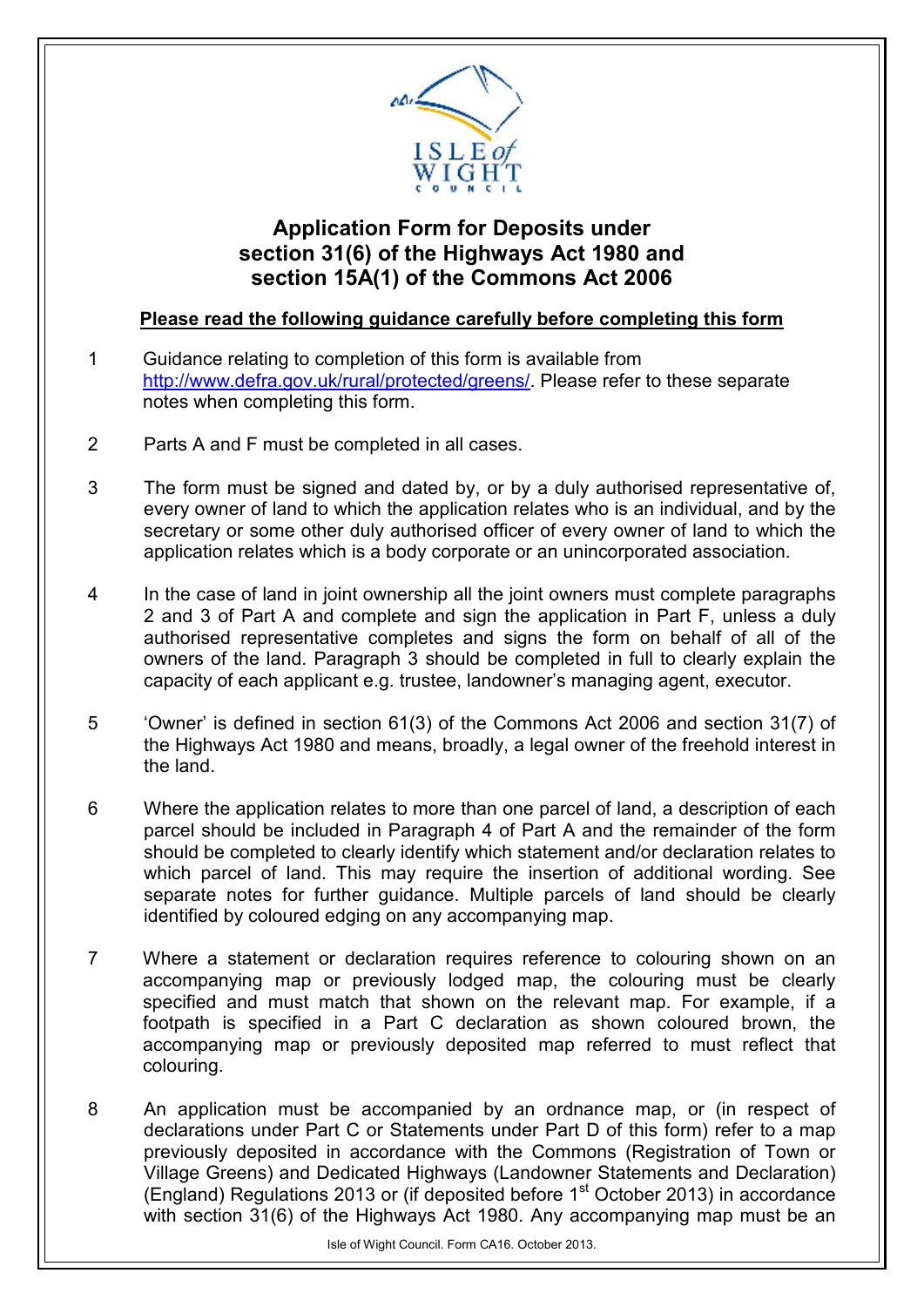ordnance map at a scale of not less than 1:10,560 showing the boundary of the land to which the application relates in coloured edging.

- 9 An application must be accompanied by the requisite fee please ask the appropriate authority for details.
- 10 'Appropriate authority' means

(a) in relation to a map or statement deposited or declaration lodged under section 31(6) of that Act, an appropriate council (as defined in section 31(7) of the Highways Act 1980); and

(b) in relation to a statement and map deposited under section 15A(1) of the 2006 Act, a commons registration authority (defined in section 4 of the Commons Act 2006 and section 2 of the Commons Registration Act 1965).

In practise, the appropriate council and commons registration authority will usually be the same body.

Please send you completed application form and map together with a cheque made payable to 'Isle of Wight Council' for the appropriate fee to:

**In respect of s31(6) Highways Act 1980 deposits (Parts B and C):** 

**Public Rights of Way Isle of Wight Council County Hall High Street Newport Isle of Wight PO30 1UD** 

**In respect of s15A(1) Commons Act 2006 deposits (Part D):** 

**Tree Team – Development Control Seaclose Offices Fairlee Road Newport Isle of Wight PO30 2QS** 

Please note your application will be acknowledged if it is complete Incomplete applications (and cheque) will be returned.

Isle of Wight Council. Form CA16. October 2013.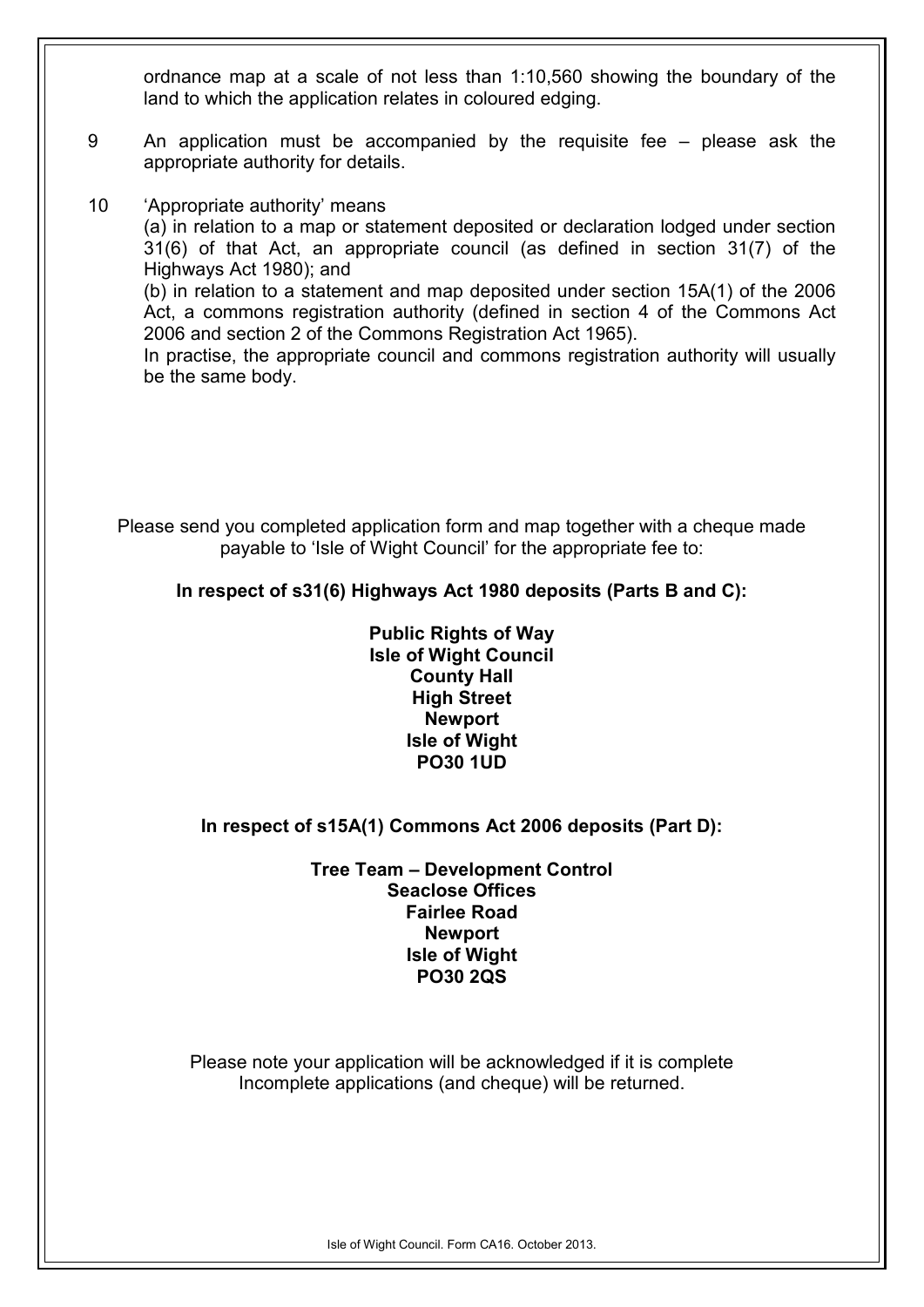|                                                                                                                                | <b>PART A</b>                                                                                                                                                                                                                                                                                                                                           |  |  |  |  |  |  |
|--------------------------------------------------------------------------------------------------------------------------------|---------------------------------------------------------------------------------------------------------------------------------------------------------------------------------------------------------------------------------------------------------------------------------------------------------------------------------------------------------|--|--|--|--|--|--|
| Information relating to the Applicant and Land<br>to which the Application relates<br>(all applicants must complete this part) |                                                                                                                                                                                                                                                                                                                                                         |  |  |  |  |  |  |
| 1                                                                                                                              | Name of appropriate authority to which the application is addressed:<br><b>Isle of Wight Council</b>                                                                                                                                                                                                                                                    |  |  |  |  |  |  |
| $\overline{2}$                                                                                                                 | Name and full address (including postcode) of applicant:<br>Name:<br>Address:                                                                                                                                                                                                                                                                           |  |  |  |  |  |  |
|                                                                                                                                | Postcode:                                                                                                                                                                                                                                                                                                                                               |  |  |  |  |  |  |
| 3                                                                                                                              | Status of applicant (tick relevant box or boxes):<br>I am<br>the owner of the land(s) described in paragraph 4.<br>(a)<br>making this application and the statements/declarations it contains on<br>(b)<br>behalf of <i>[insert name of owner</i> ] who is the owner of the land(s)<br>described in paragraph 4 and in my capacity as [insert details]: |  |  |  |  |  |  |
| 4                                                                                                                              | Insert description of the land(s) to which the application relates (including full<br>address and postcode):<br>Description of<br>$Land(s)$ :                                                                                                                                                                                                           |  |  |  |  |  |  |
|                                                                                                                                | Full address(es):<br>Postcode(s)<br>Isle of Wight Council. Form CA16. October 2013.                                                                                                                                                                                                                                                                     |  |  |  |  |  |  |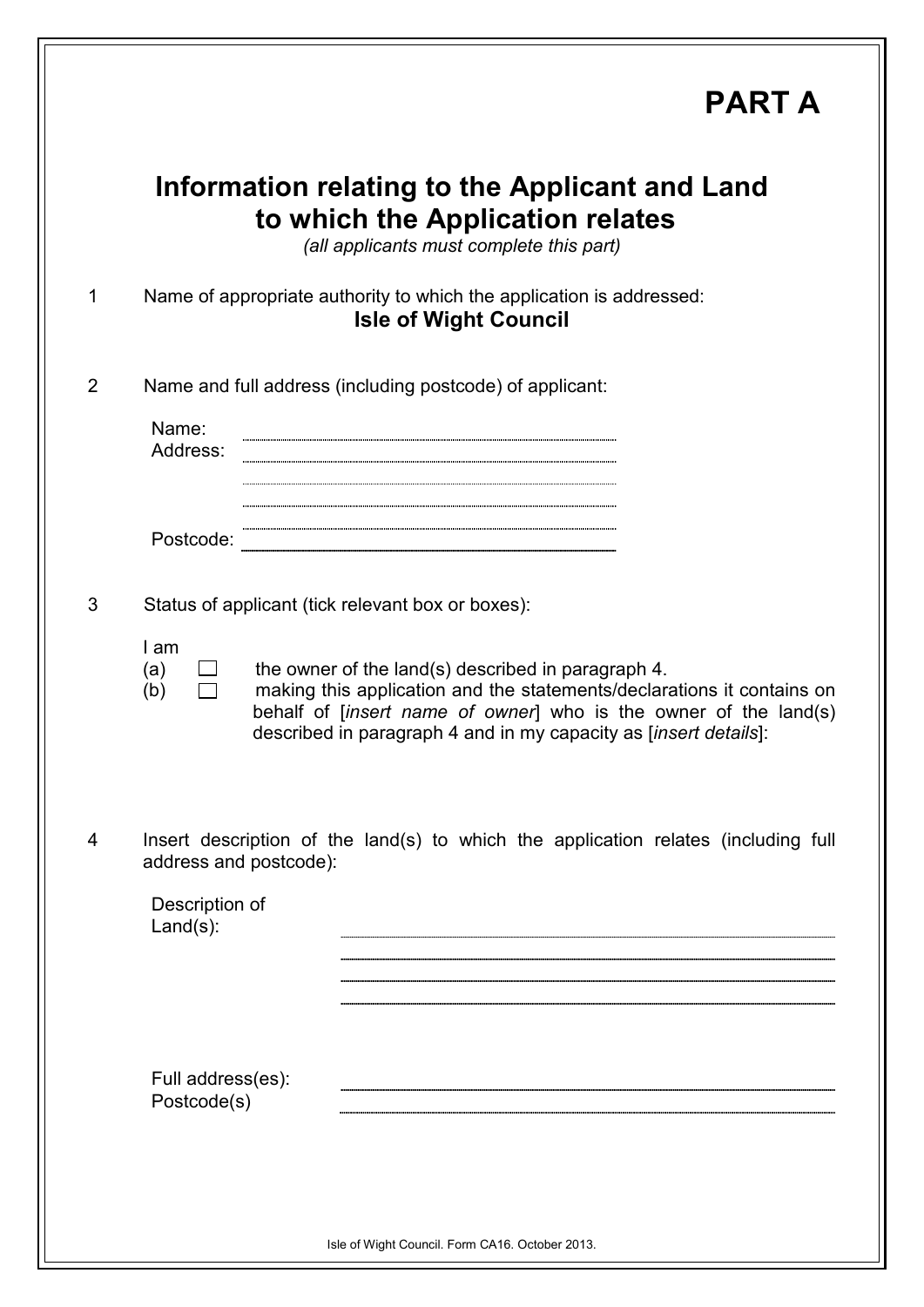| 5              | Ordnance Survey six-figure grid reference(s) of a point within the area of land(s) to<br>which the application relates (if known): |  |  |  |  |
|----------------|------------------------------------------------------------------------------------------------------------------------------------|--|--|--|--|
|                |                                                                                                                                    |  |  |  |  |
| $6\phantom{1}$ | This deposit comprises the following statement(s) and/or declarations (tick relevant<br>box or boxes):                             |  |  |  |  |
|                | <b>PART B</b><br><b>PART C</b><br><b>PART D</b>                                                                                    |  |  |  |  |
|                | (delete Parts B, C or D from the form below where not applicable):                                                                 |  |  |  |  |
|                |                                                                                                                                    |  |  |  |  |
|                |                                                                                                                                    |  |  |  |  |
|                |                                                                                                                                    |  |  |  |  |
|                |                                                                                                                                    |  |  |  |  |
|                |                                                                                                                                    |  |  |  |  |
|                |                                                                                                                                    |  |  |  |  |
|                |                                                                                                                                    |  |  |  |  |
|                |                                                                                                                                    |  |  |  |  |
|                |                                                                                                                                    |  |  |  |  |
|                |                                                                                                                                    |  |  |  |  |
|                |                                                                                                                                    |  |  |  |  |
|                |                                                                                                                                    |  |  |  |  |
|                |                                                                                                                                    |  |  |  |  |
|                |                                                                                                                                    |  |  |  |  |
|                | Isle of Wight Council. Form CA16. October 2013.                                                                                    |  |  |  |  |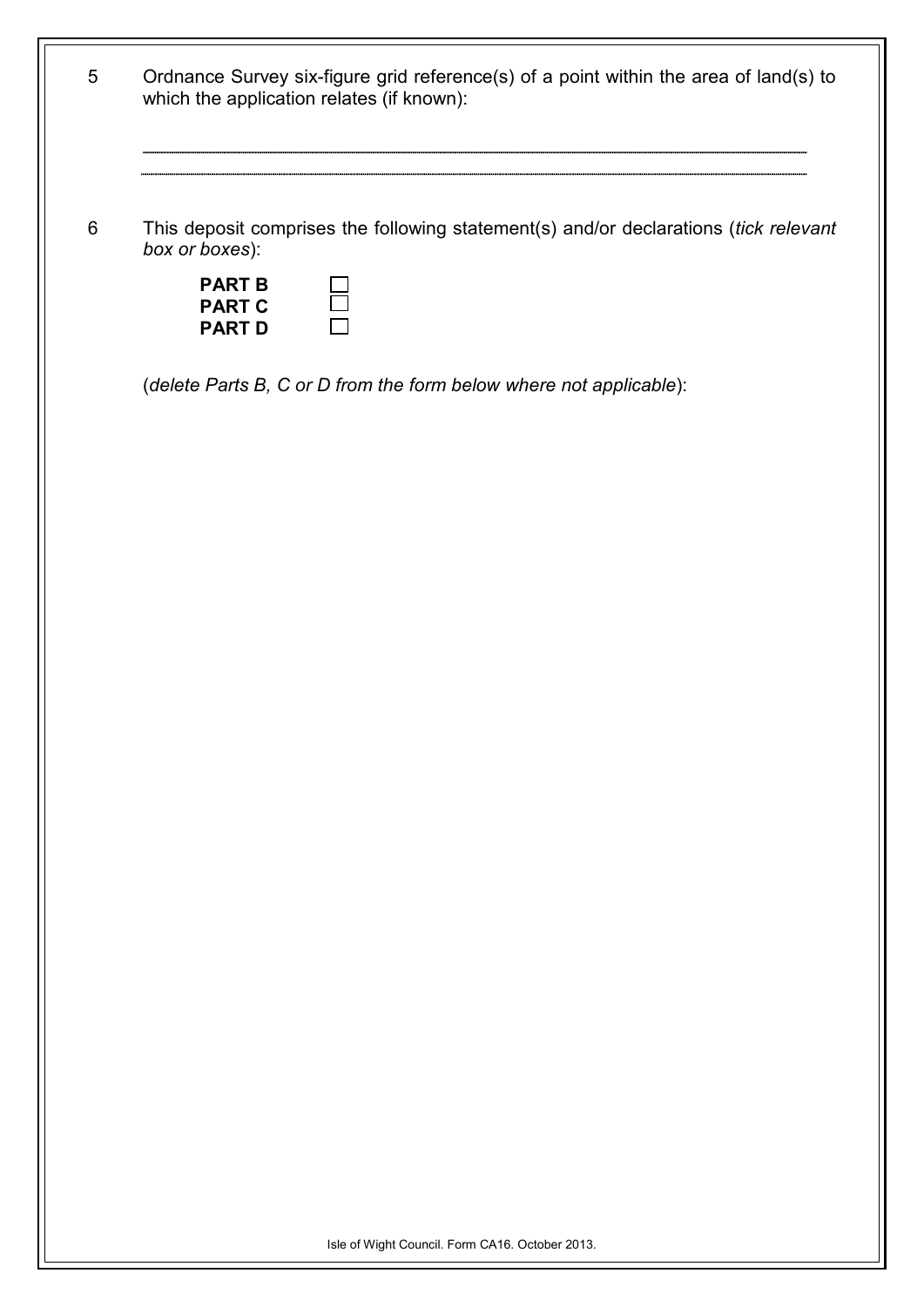### **PART B**

### **Statement under section 31(6) of the Highways Act 1980**

[I am/[*insert name of owner*] is] the owner of the land described in paragraph 4 of Part A of this form and shown edged [*insert colouring*] on the map accompanying this statement. *(delete wording in square brackets as appropriate and/or insert information as required)* 

[Ways shown [*insert colouring*] on the accompanying map are byways open to all traffic.]

[Ways shown [*insert colouring*] on the accompanying map are restricted byways.]

[Ways shown [*insert colouring*] on the accompanying map are public bridleways.]

[Ways shown [*insert colouring*] on the accompanying map are public footpaths.]

No [other] ways over the land shown [*insert colouring*] on the accompanying map have been dedicated as highways.

*(delete wording in square brackets as appropriate and/or insert information as required)*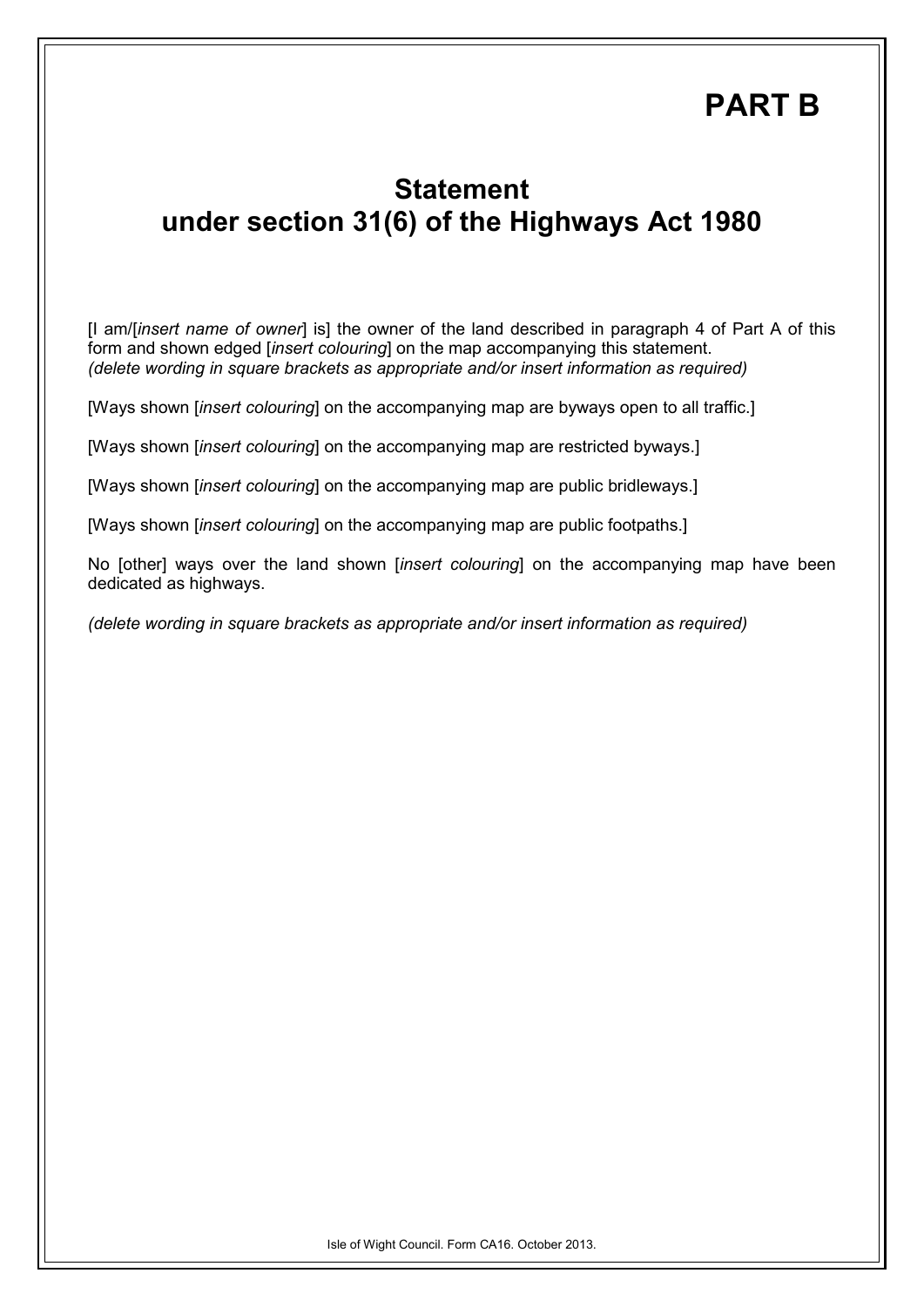## **PART C**

### **Declaration under section 31(6) of the Highways Act 1980**

1 [I am/[*insert name of owner*] is] the owner of the land described in paragraph 4 of Part A of this form and shown edged [*insert colouring*] on the map [accompanying this declaration/lodged with [*insert name*] Council on [*insert day, month, year*]].

*(delete wording in square brackets as appropriate and/or insert information as required)* 

2 On the [*insert day*] day of [*insert month, year*] [I/my/[*insert name of owner's*] predecessor in title [*insert name*]] deposited with [*insert name*] Council, being the appropriate council, a statement accompanied by a map showing [my/[*insert name of owner's*]] property [*insert colouring*] which stated that:

[the ways shown [*insert colouring*] on that map [and on the map accompanying this declaration] had been dedicated as byways open to all traffic]

[the ways shown [*insert colouring*] on that map [and on the map accompanying this declaration] had been dedicated as restricted byways]

[the ways shown [*insert colouring*] on that map [and on the map accompanying this declaration] had been dedicated as bridleways]

[the ways shown [*insert colouring*] on that map [and on the map accompanying this declaration] had been dedicated as footpaths]

[no [other] ways had been dedicated as highways over [my/[*insert name of owner's*]] property].

*(delete wording in square brackets as appropriate and/or insert information as required)* 

[3 On the [*insert day*] day of [*insert month, year*] [I/my/[*insert name of owner's*] predecessor in title [*insert name*]] deposited with [*insert name*] Council, being the appropriate council, a declaration dated [*insert day, month, year*], stating that no additional ways [other than those marked in the appropriate colour on the map accompanying that declaration] had been dedicated as [byways open to all traffic] [restricted byways] [ bridleways] [footpaths] since the deposit of the statement referred to in paragraph 2 above.]

*(delete if not applicable delete wording in square brackets as appropriate and/or insert information as required)* 

4 No additional ways have been dedicated over the land [*insert colouring*] on the map [accompanying this declaration/referenced in paragraph 1 above] since the statement dated [*insert day, month, year*] referred to in paragraph 2 above [since the date of the declaration referred to in paragraph 3 above] [other than those [byways open to all traffic] [restricted byways] [bridleways] [footpaths] marked in the appropriate colour on the map accompanying this declaration] and at the present time [I/[*insert name of owner*]] [have/has] no intention of dedicating any more public rights of way over [my/the] property.

*(delete wording in square brackets as appropriate and/or insert information as required)*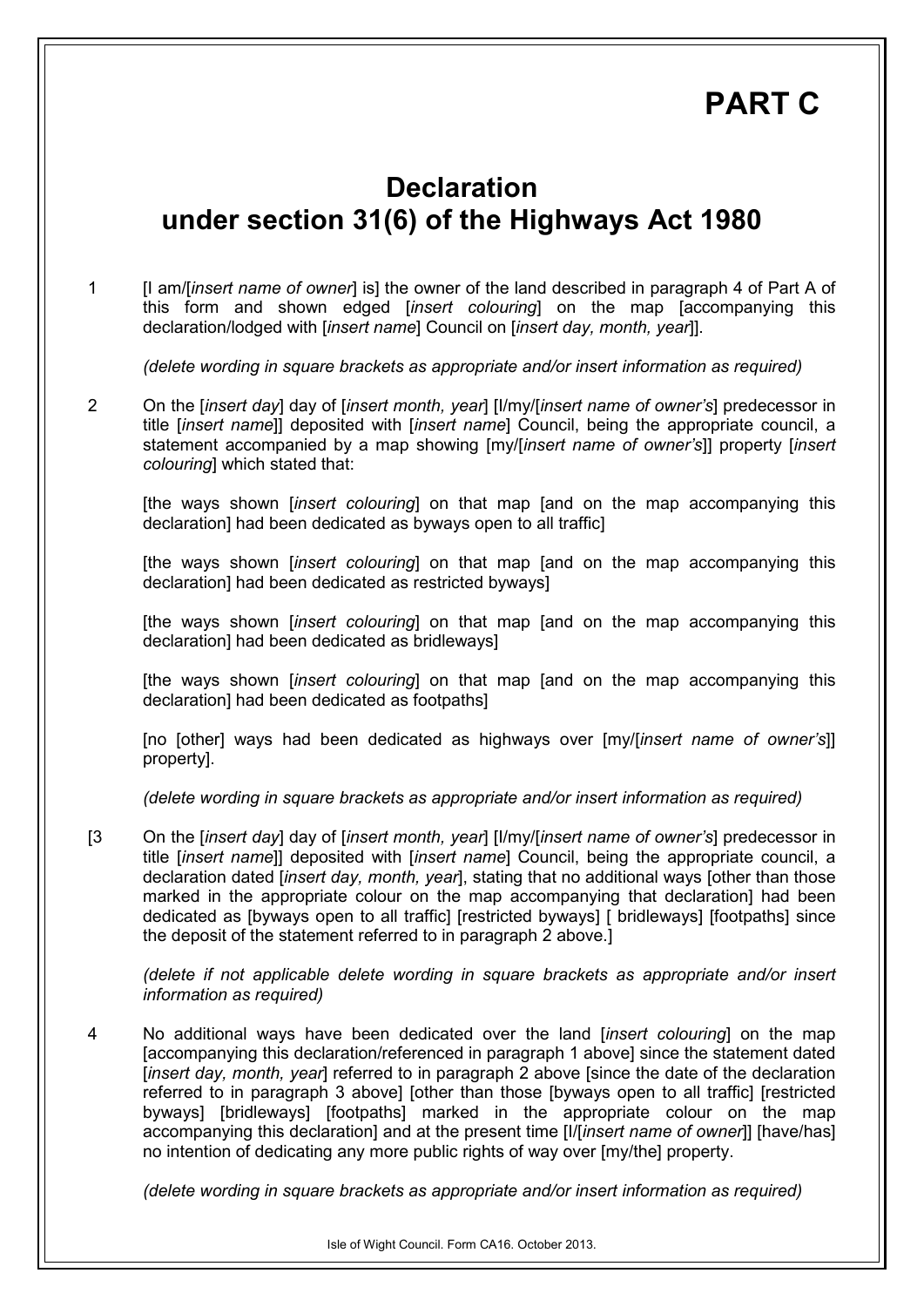### **PART D**

### **Statement under section 15A(1) of the Commons Act 2006**

[I am/[*insert name of owner*] is] the owner of the land described in paragraph 4 of Part A of this form and shown edged [*insert colouring*] on the map [accompanying this statement/deposited with [*insert name*] Council on [*insert day, month, yea*r]].

[I/[*insert name of owner*]] [wish/wishes] to bring to an end any period during which persons may have indulged as of right in lawful sports and pastimes on the whole or any part of the land shown [*insert colouring*] on the [accompanying map/map referenced above].

*(delete wording in square brackets as appropriate and/or insert information as required)*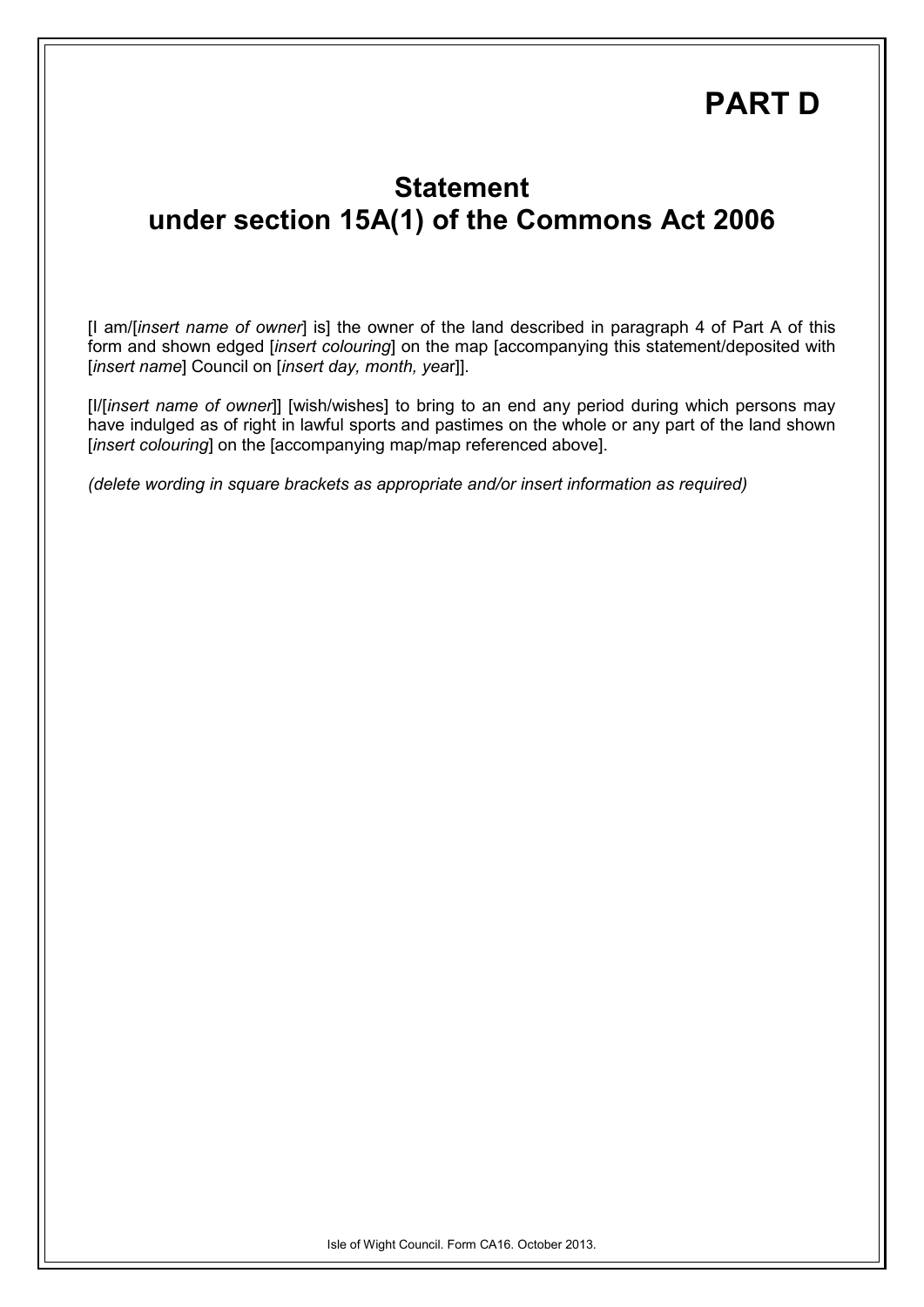# **PART E**

### **Additional information relevant to the application**

(insert any additional information relevant to the application)

Isle of Wight Council. Form CA16. October 2013.